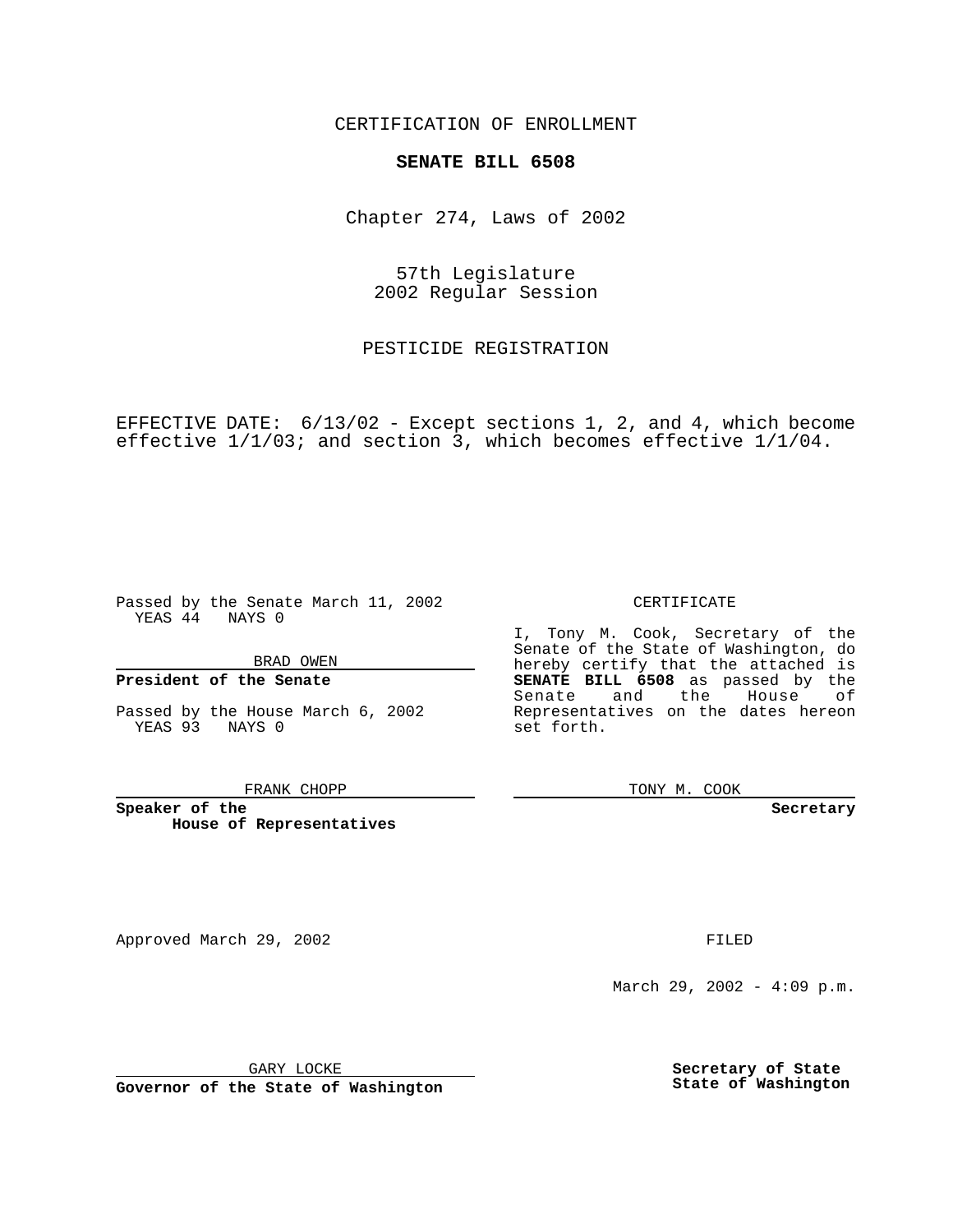## **SENATE BILL 6508** \_\_\_\_\_\_\_\_\_\_\_\_\_\_\_\_\_\_\_\_\_\_\_\_\_\_\_\_\_\_\_\_\_\_\_\_\_\_\_\_\_\_\_\_\_\_\_

\_\_\_\_\_\_\_\_\_\_\_\_\_\_\_\_\_\_\_\_\_\_\_\_\_\_\_\_\_\_\_\_\_\_\_\_\_\_\_\_\_\_\_\_\_\_\_

## AS AMENDED BY THE HOUSE

Passed Legislature - 2002 Regular Session

#### **State of Washington 57th Legislature 2002 Regular Session**

**By** Senators Rasmussen, Swecker and Winsley

Read first time 01/18/2002. Referred to Committee on Agriculture & International Trade.

1 AN ACT Relating to registering pesticides; amending RCW 15.58.050, 2 15.58.070, 15.58.070, and 15.58.080; providing effective dates; and 3 providing an expiration date.

4 BE IT ENACTED BY THE LEGISLATURE OF THE STATE OF WASHINGTON:

5 **Sec. 1.** RCW 15.58.050 and 1989 c 380 s 3 are each amended to read 6 as follows:

 Every pesticide which is distributed within this state or delivered for transportation or transported in intrastate commerce or between points within this state through any point outside this state shall be registered with the director subject to the provisions of this chapter. ((Such registration shall be renewed annually prior to January 1: 12 PROVIDED, That)) However, registration is not required if: A pesticide is shipped from one plant or warehouse to another plant or warehouse operated by the same person and used solely at such plant or warehouse as a constituent part to make a pesticide which is registered under the 16 provisions of this chapter; or  $((\pm f))$  a written permit has been obtained from the director to distribute or use the specific pesticide for experimental purposes subject to restrictions and conditions set forth in the permit.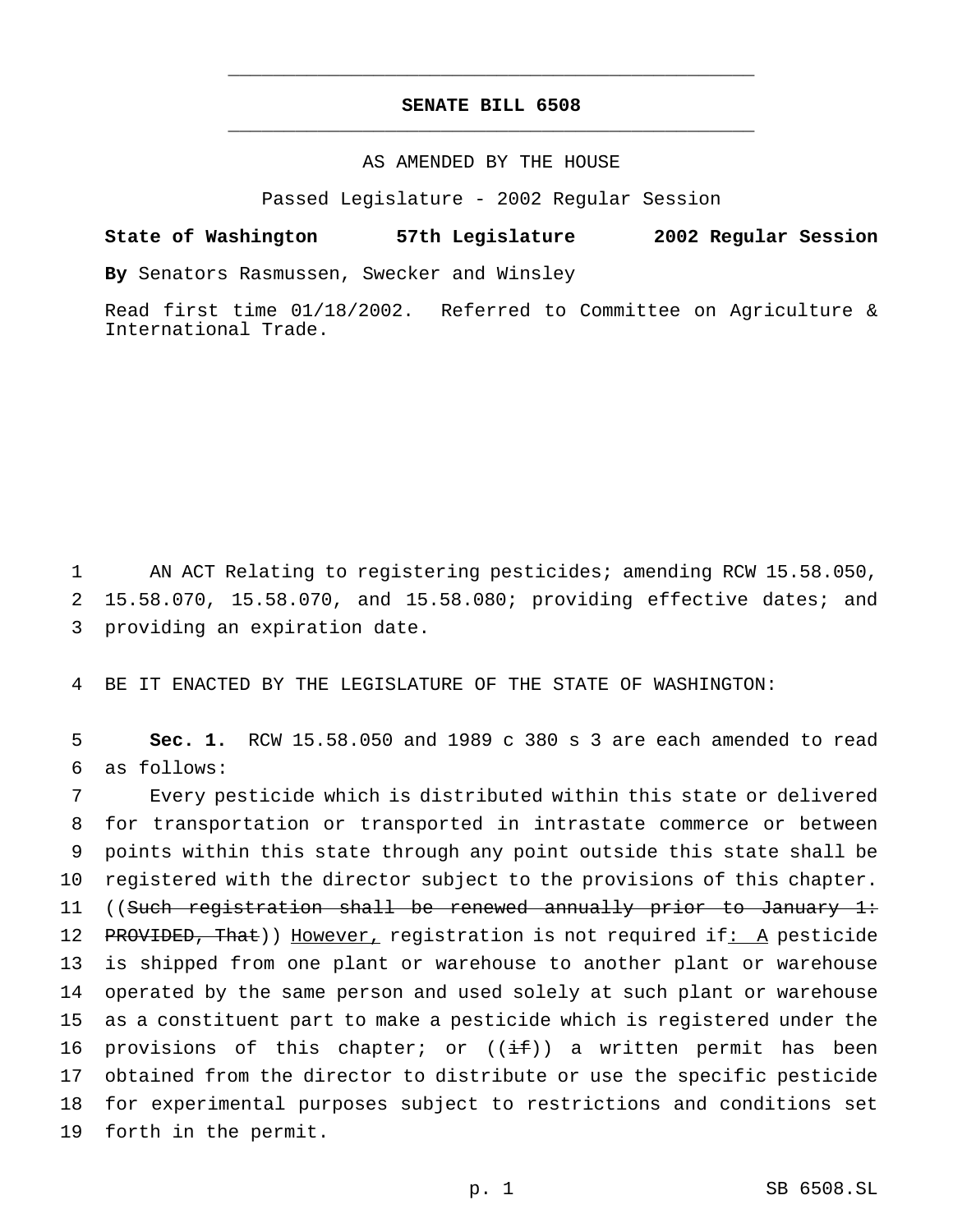1 **Sec. 2.** RCW 15.58.070 and 1997 c 242 s 2 are each amended to read 2 as follows:

 (1) ((Any person desiring to register a pesticide with the department shall pay to the director an annual registration fee for each pesticide registered by the department for such person. The registration fee shall be one hundred forty-five dollars for each pesticide registered.

8 (2) The revenue generated by the registration)) Except under 9 subsection (2) of this section:

10 (a) All registrations issued by the department to registrants whose 11 names begin with the letters A through N expire December 31, 2004; and 12 (b) All registrations issued by the department to registrants whose 13 names begin with the letters O through Z expire December 31, 2003.

14 (2) All registrations issued by the department to a registrant who 15 is applying to register an additional pesticide during the second year 16 of the registrant's registration period shall expire December 31st of 17 that year.

18 (3) An application for registration shall be accompanied by a fee 19 of two hundred ninety dollars for each pesticide, except that:

20 (a) An application for registration submitted by a registrant whose 21 name begins with the letters O through Z shall be accompanied by a fee 22 of one hundred forty-five dollars for each pesticide; and

23 (b) A registrant who is applying to register an additional 24 pesticide during the year the registrant's registration expires shall 25 pay a fee of one hundred forty-five dollars for each additional 26 pesticide.

27 (4) Fees shall be deposited in the agricultural local fund to 28 support the activities of the pesticide program within the department.

29 (((3) All pesticide registrations expire on December 31st of each 30 year. A registrant may elect to register a pesticide for a two-year 31 period by prepaying for a second year at the time of registration.

 $(4)$ )) (5) Any registration approved by the director and in effect 33 on the ((31st day of December)) last day of the registration period, for which a renewal application has been made and the proper fee paid, continues in full force and effect until the director notifies the applicant that the registration has been renewed, or otherwise denied in accord with the provision of RCW 15.58.110.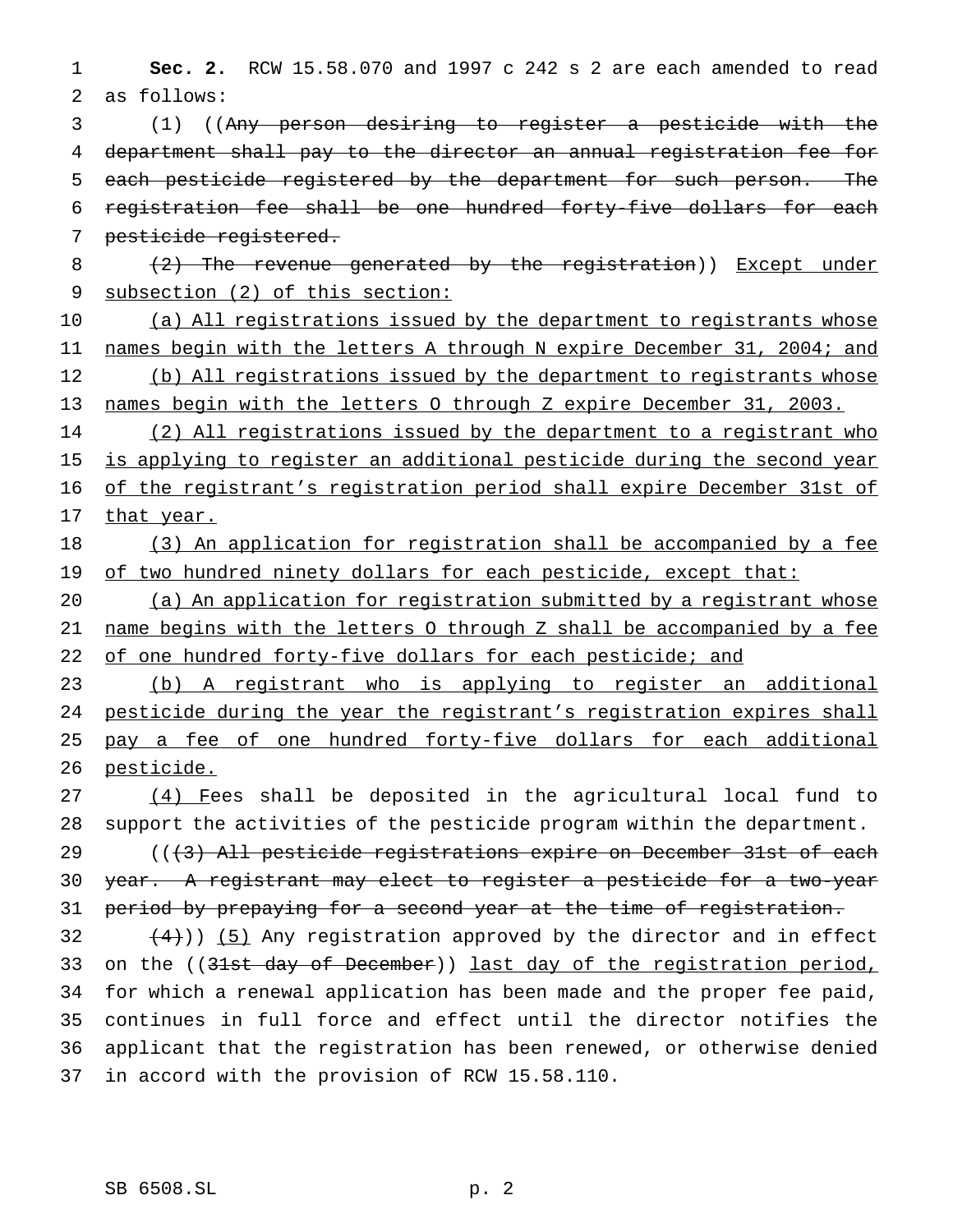1 **Sec. 3.** RCW 15.58.070 and 1997 c 242 s 2 are each amended to read 2 as follows:

 (1) ((Any person desiring to register a pesticide with the department shall pay to the director an annual registration fee for each pesticide registered by the department for such person. The registration fee shall be one hundred forty-five dollars for each pesticide registered.

8 (2) The revenue generated by the registration)) All registrations 9 issued by the department expire December 31st of the following year 10 except that registrations issued by the department to a registrant who 11 is applying to register an additional pesticide during the second year 12 of the registrant's registration period shall expire December 31st of 13 that year.

14 (2) An application for registration shall be accompanied by a fee 15 of two hundred ninety dollars for each pesticide, except that a 16 registrant who is applying to register an additional pesticide during 17 the year the registrant's registration expires shall pay a fee of one 18 hundred forty-five dollars for each additional pesticide.

19 (3) Fees shall be deposited in the agricultural local fund to 20 support the activities of the pesticide program within the department.

21 (((3) All pesticide registrations expire on December 31st of each 22 year. A registrant may elect to register a pesticide for a two-year 23 period by prepaying for a second year at the time of registration.))

 (4) Any registration approved by the director and in effect on the 25 ((31st day of December)) last day of the registration period, for which a renewal application has been made and the proper fee paid, continues in full force and effect until the director notifies the applicant that the registration has been renewed, or otherwise denied in accord with the provision of RCW 15.58.110.

30 **Sec. 4.** RCW 15.58.080 and 1994 c 46 s 2 are each amended to read 31 as follows:

32 If the renewal of a pesticide registration or special needs 33 registration is not filed ((before January 1st of each year)) by the 34 day the registration expires, an additional fee of ((twenty-five)) 35 fifty dollars shall be assessed and added to the original fee. The 36 additional fee shall be paid by the applicant before the registration 37 renewal for that pesticide shall be issued unless the applicant 38 furnishes an affidavit certifying that the applicant did not distribute